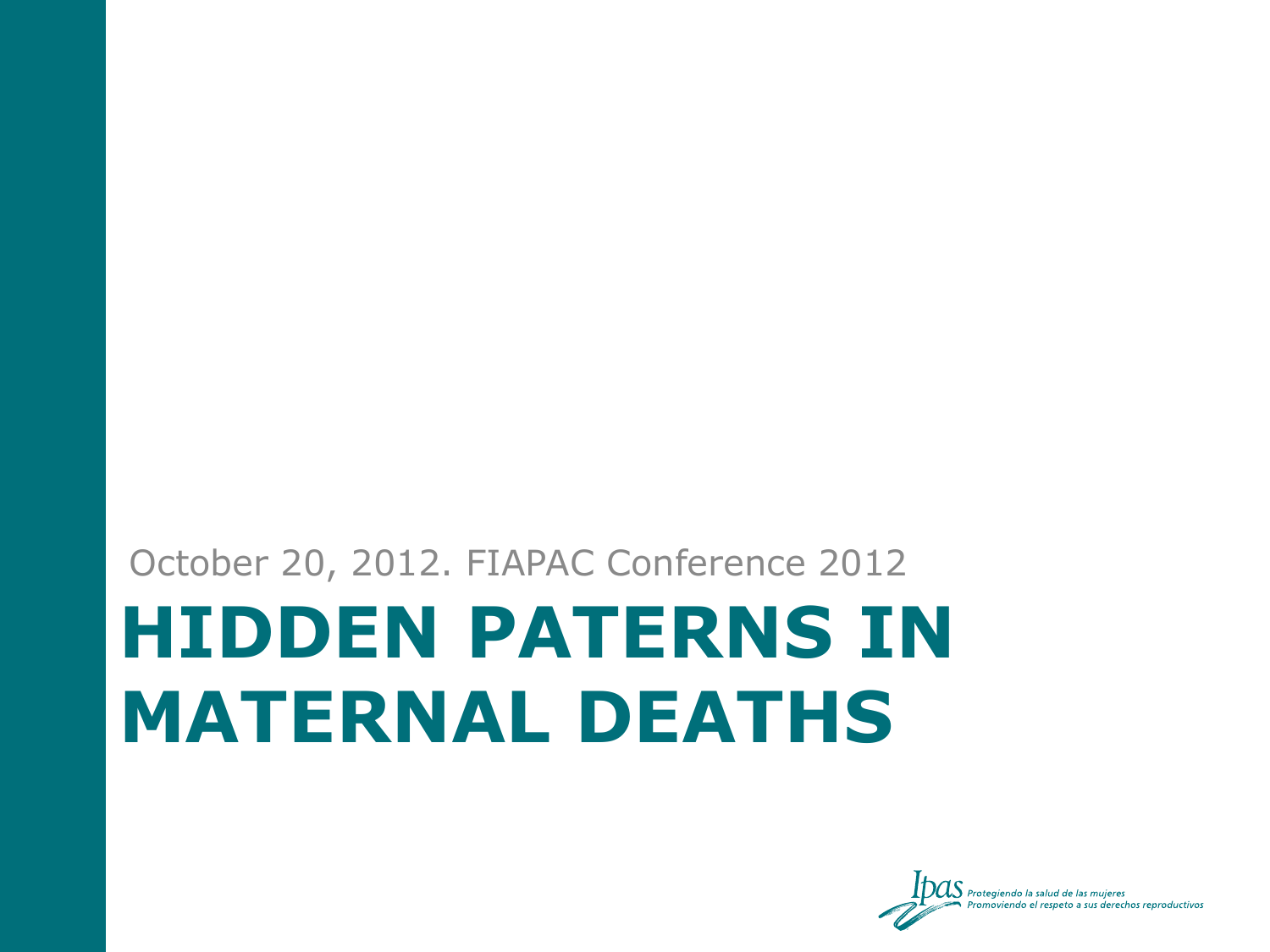Graciela Freyermuth, Hilda Arguello, Guadalupe Ramírez, Gabriel Torres, Raffaela Schiavon, Raquel Alva

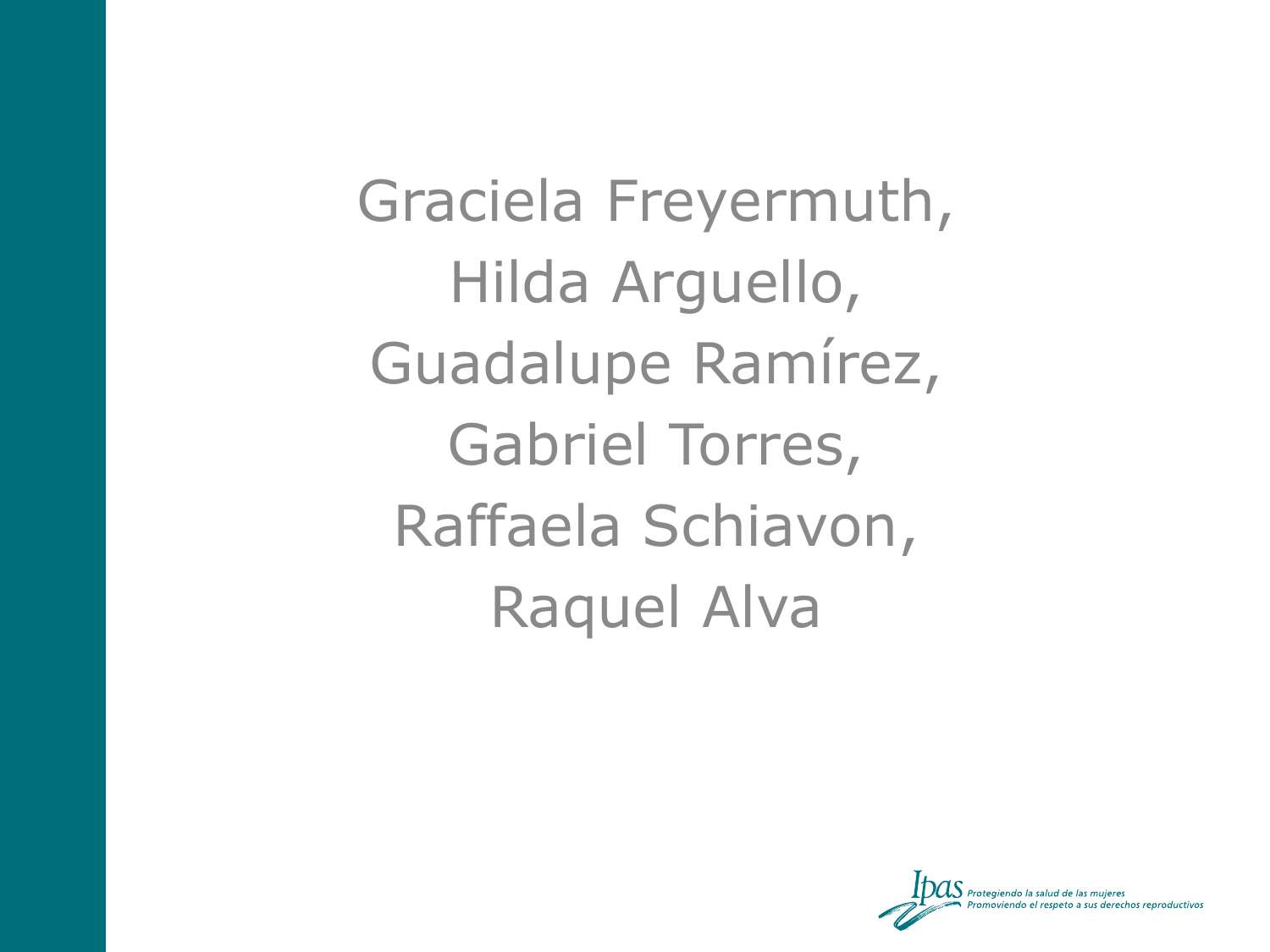## **Background**

- Given the high mortality ratio (51.5 deaths per 100,000 livebirths in 2010) and the Millennium Development Goals commitment, maternal deaths in particular are notified and analyzed carefully every year by the Ministry of Health both at the federal and state level.
- In Mexico, public health sector information systems have significantly improved their record keeping. For that purpose, the Ministry of Health (MoH) has developed tools aiming to better understand the causes and to provide recommendations for the health systems.

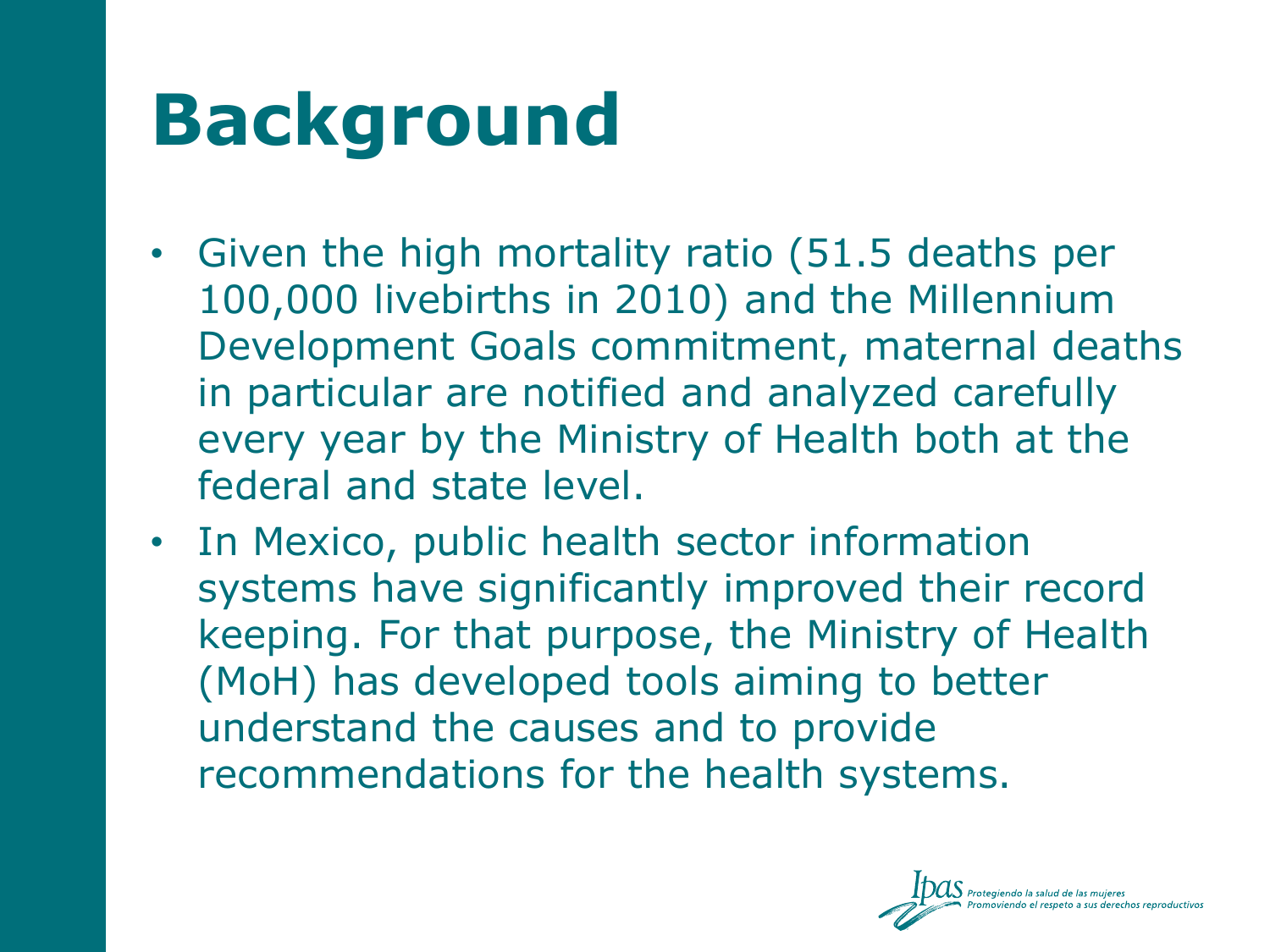## **Maternal Mortality, 2009**



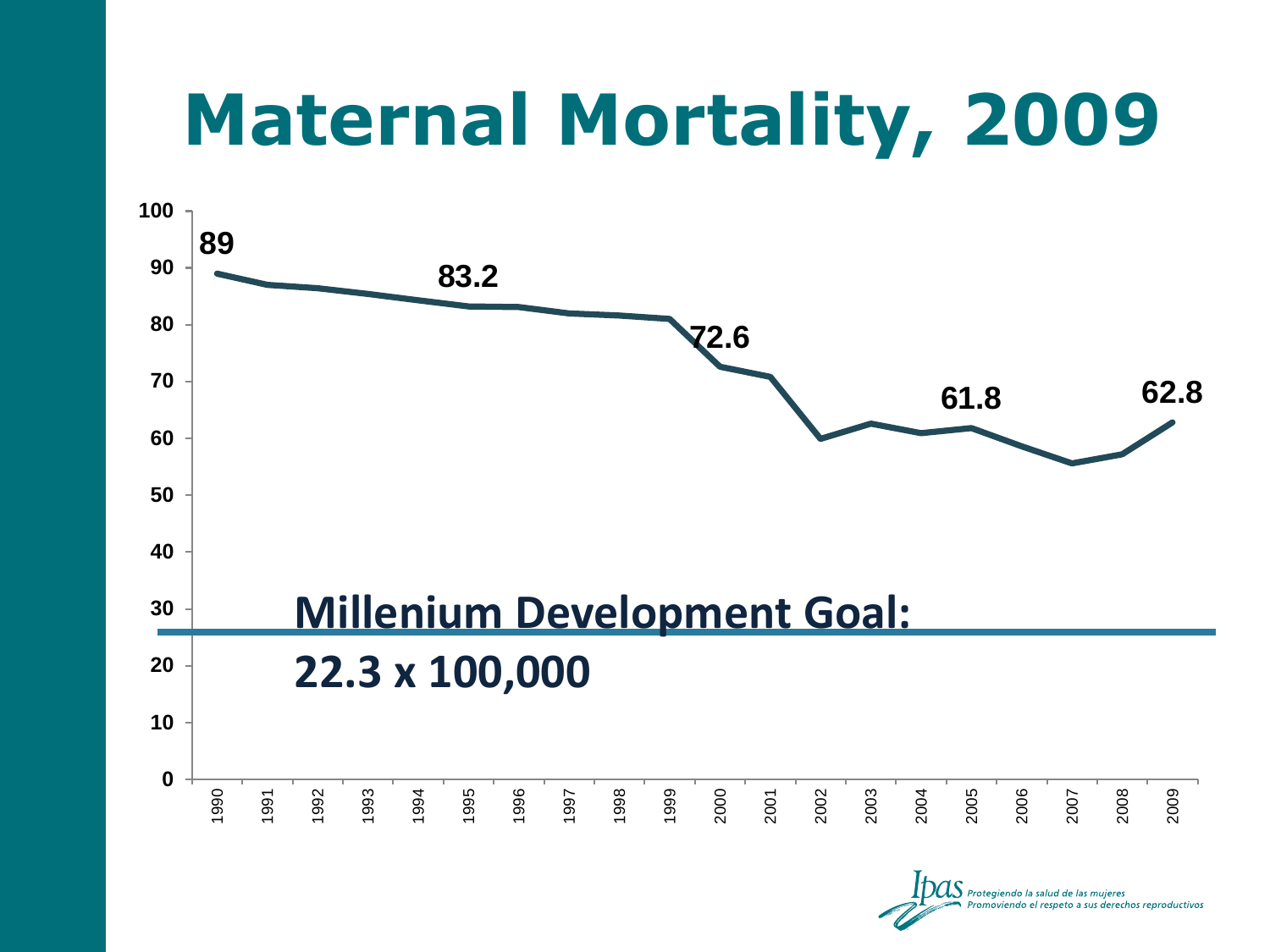#### **Maternal Mortality, 1990- 2009**

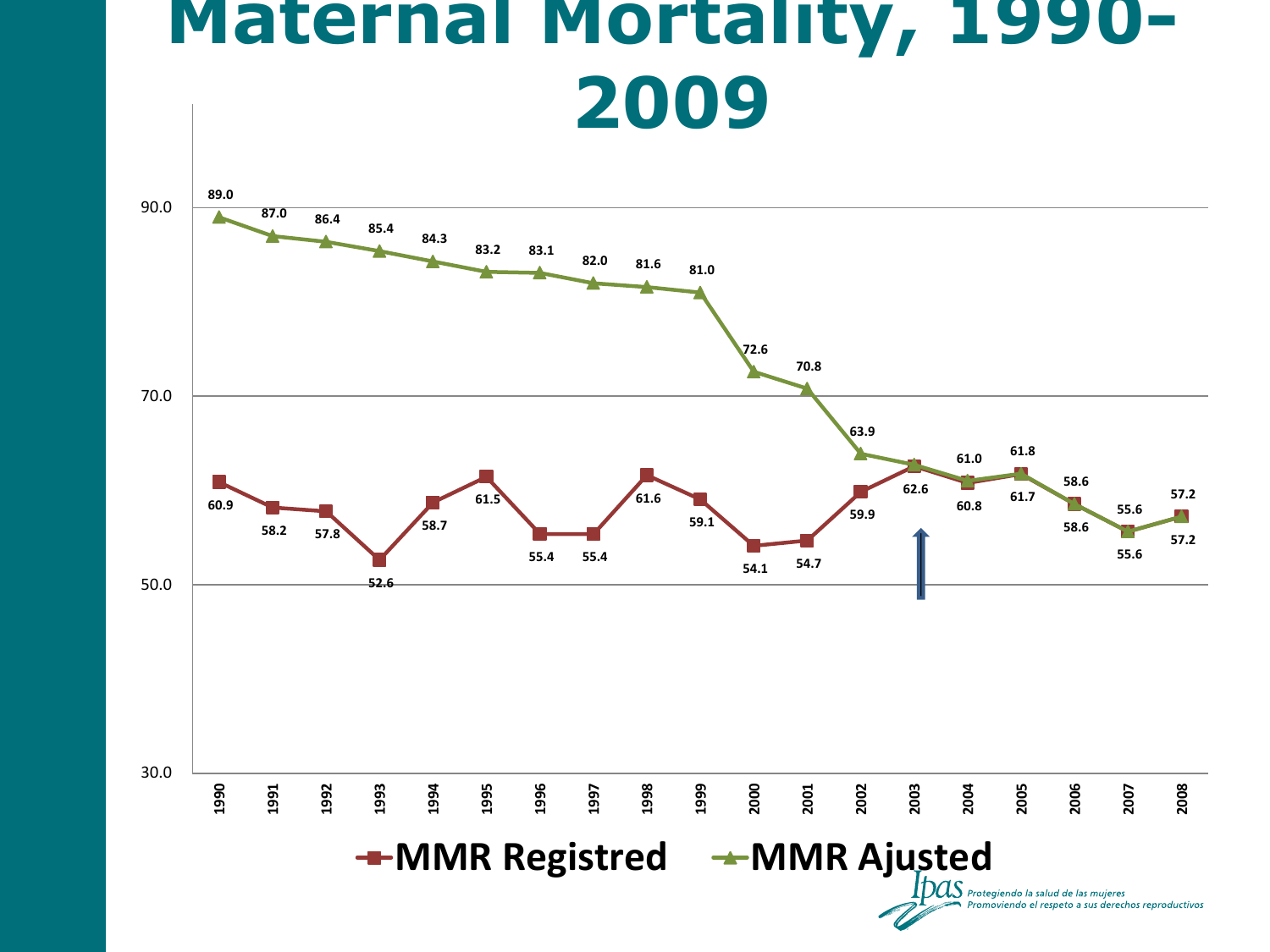# **Maternal Mortality Causes, 1990-2009**



Source: INEGI/SSA, SINAIS; Cubos de Mortalidad de la Población Mexicana, 1990-2008 *Protegiendo la salud de*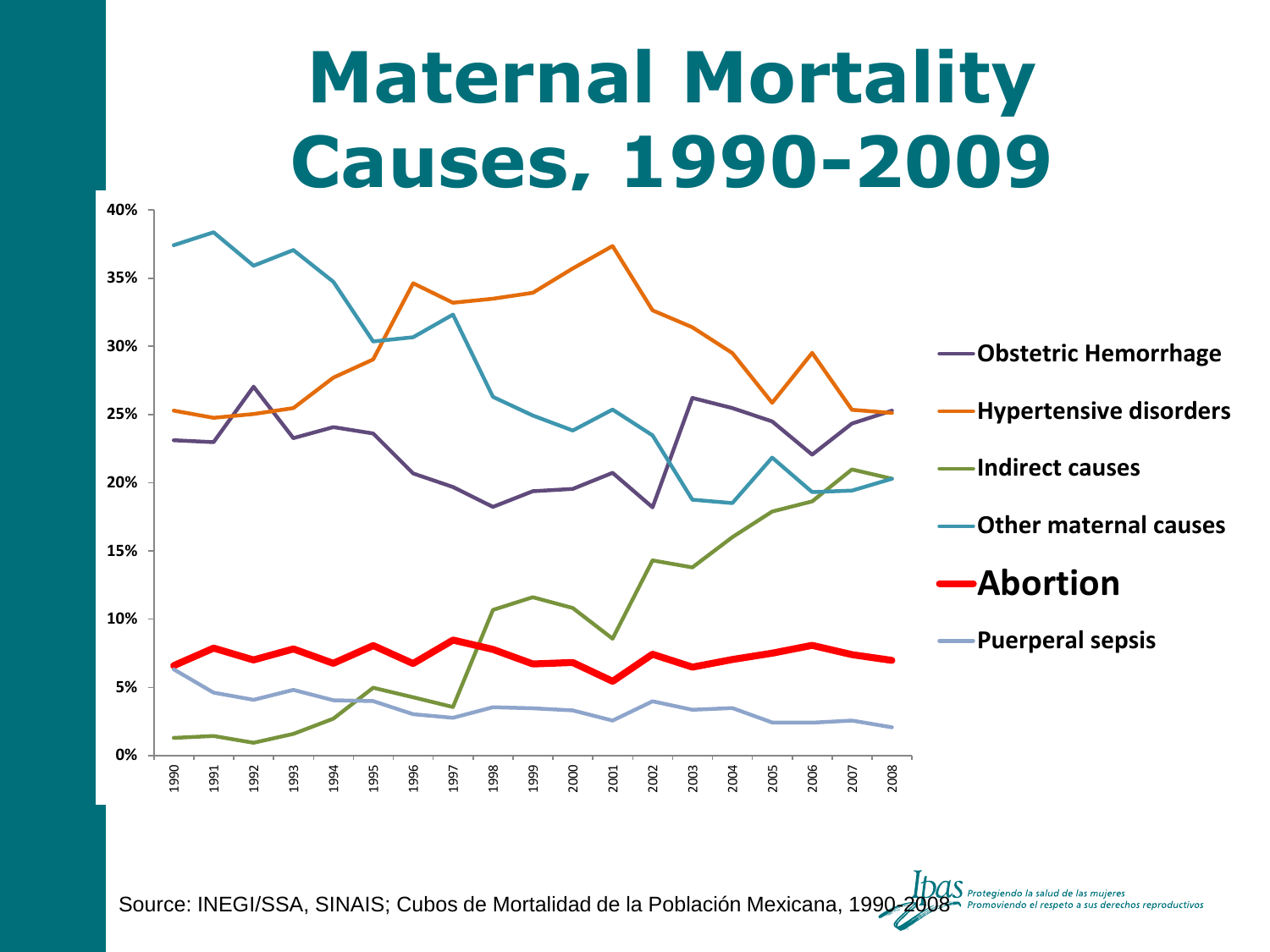#### **Mortalidad por aborto: Causas específicas,1990-2009**

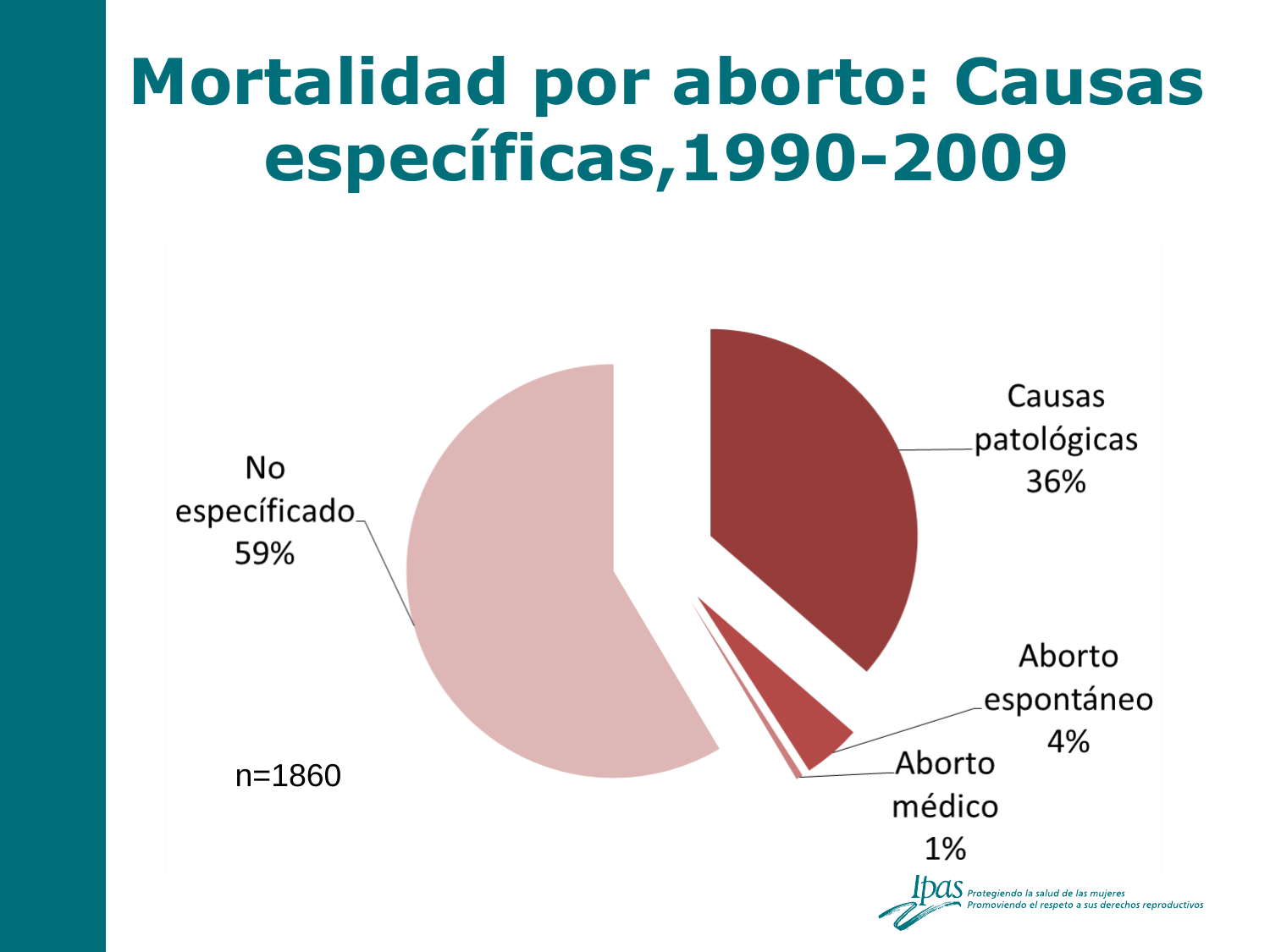# **Aim and Methods**

- To analyze the national maternal deaths files
- We used the latest International Classification of Diseases (ICD-10) that includes all pregnancies with abortive outcome under ICD codes O00- O06**.**

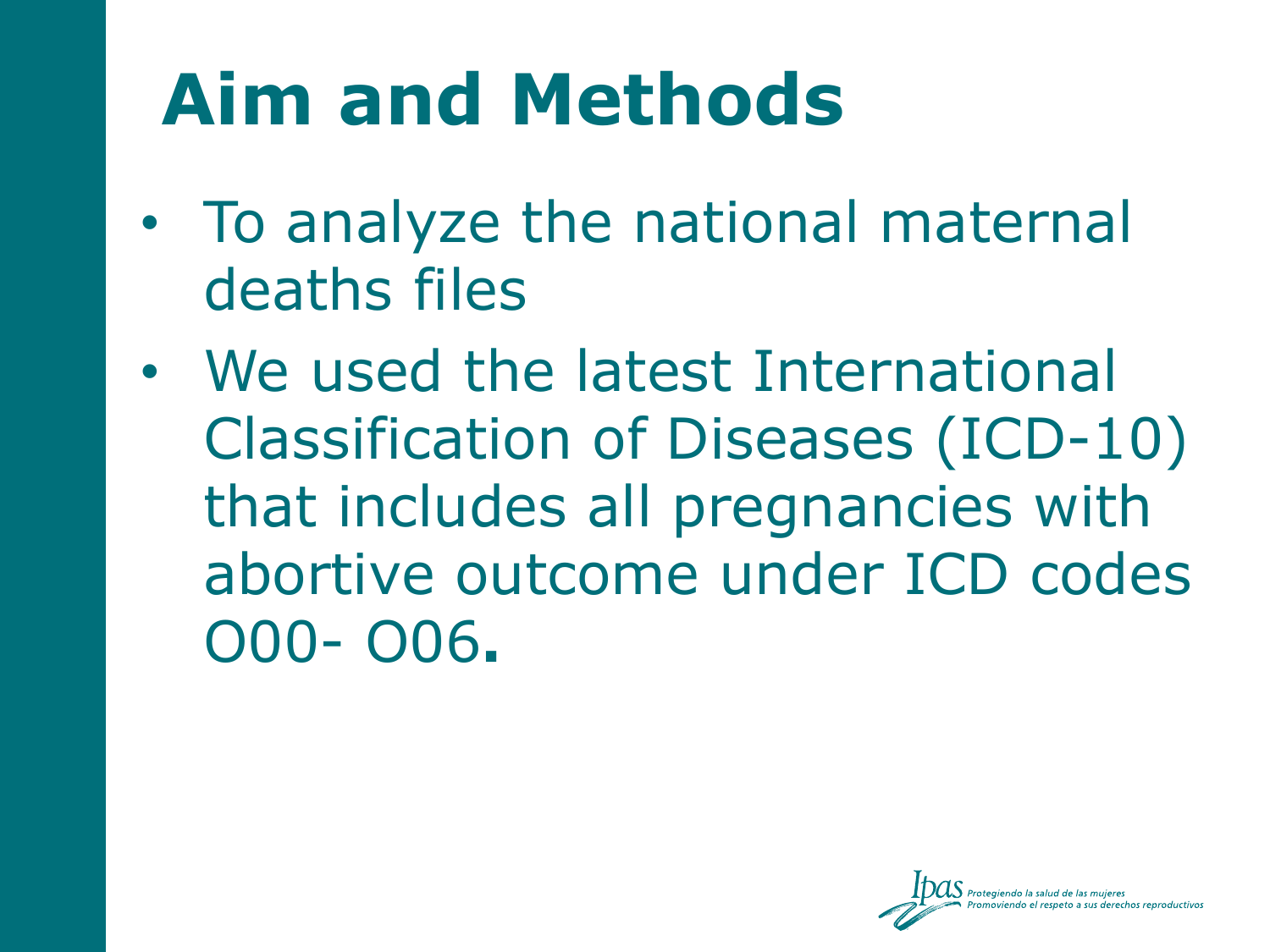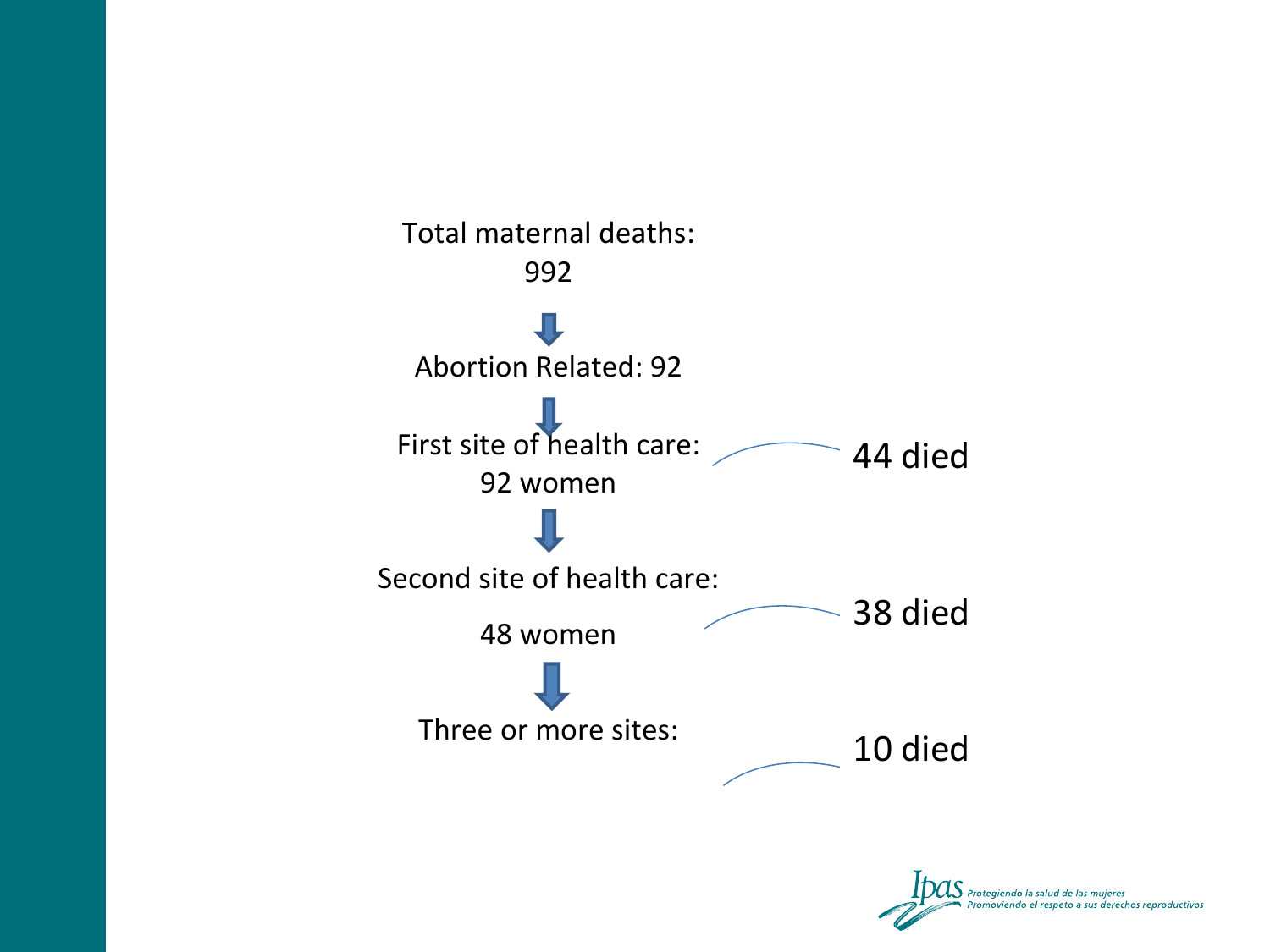## **Age distribution: abortion and others**



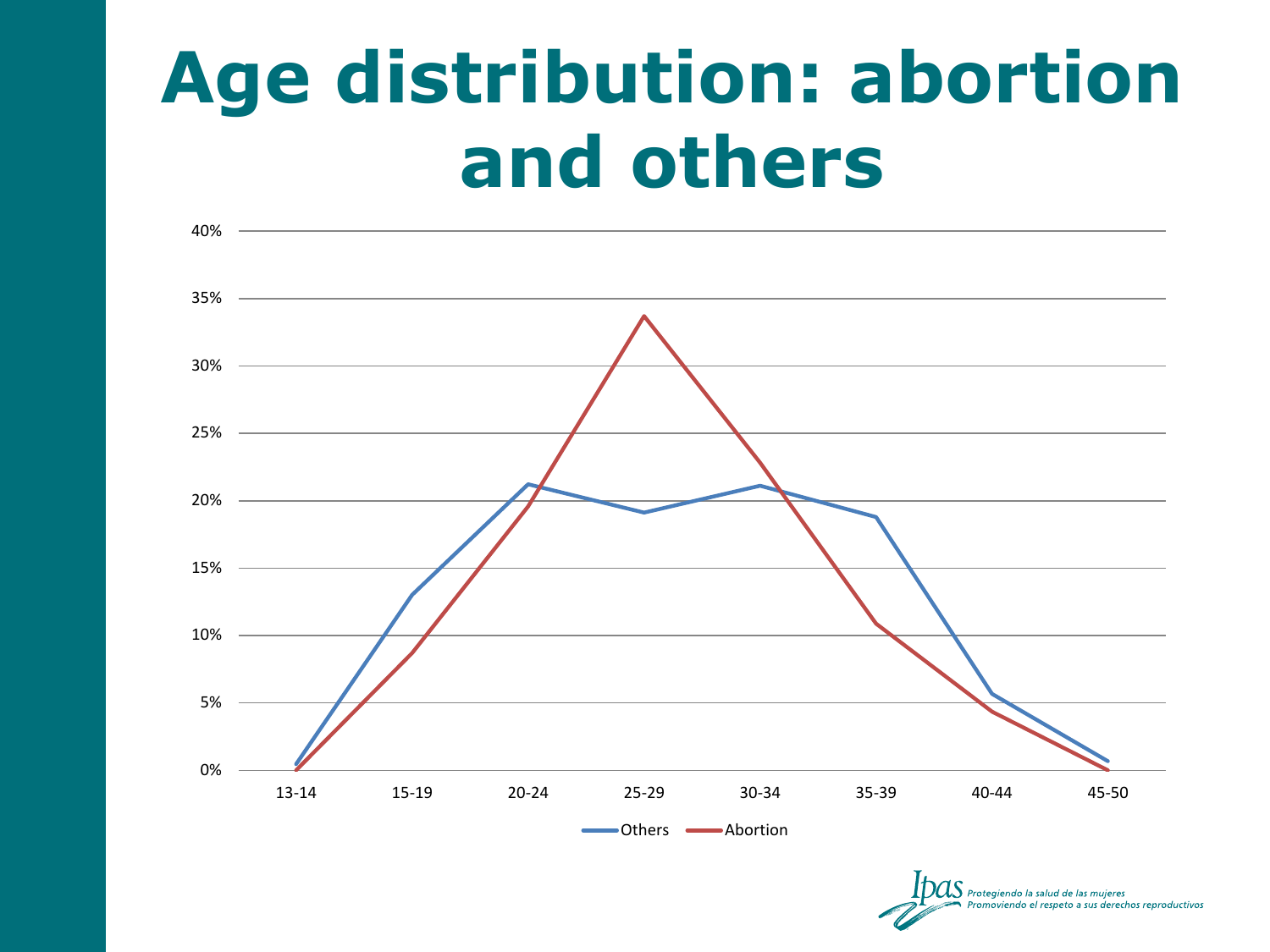# **Quality of the Data**

• Every state has different tools for documenting maternal deaths as also has different health care conditions

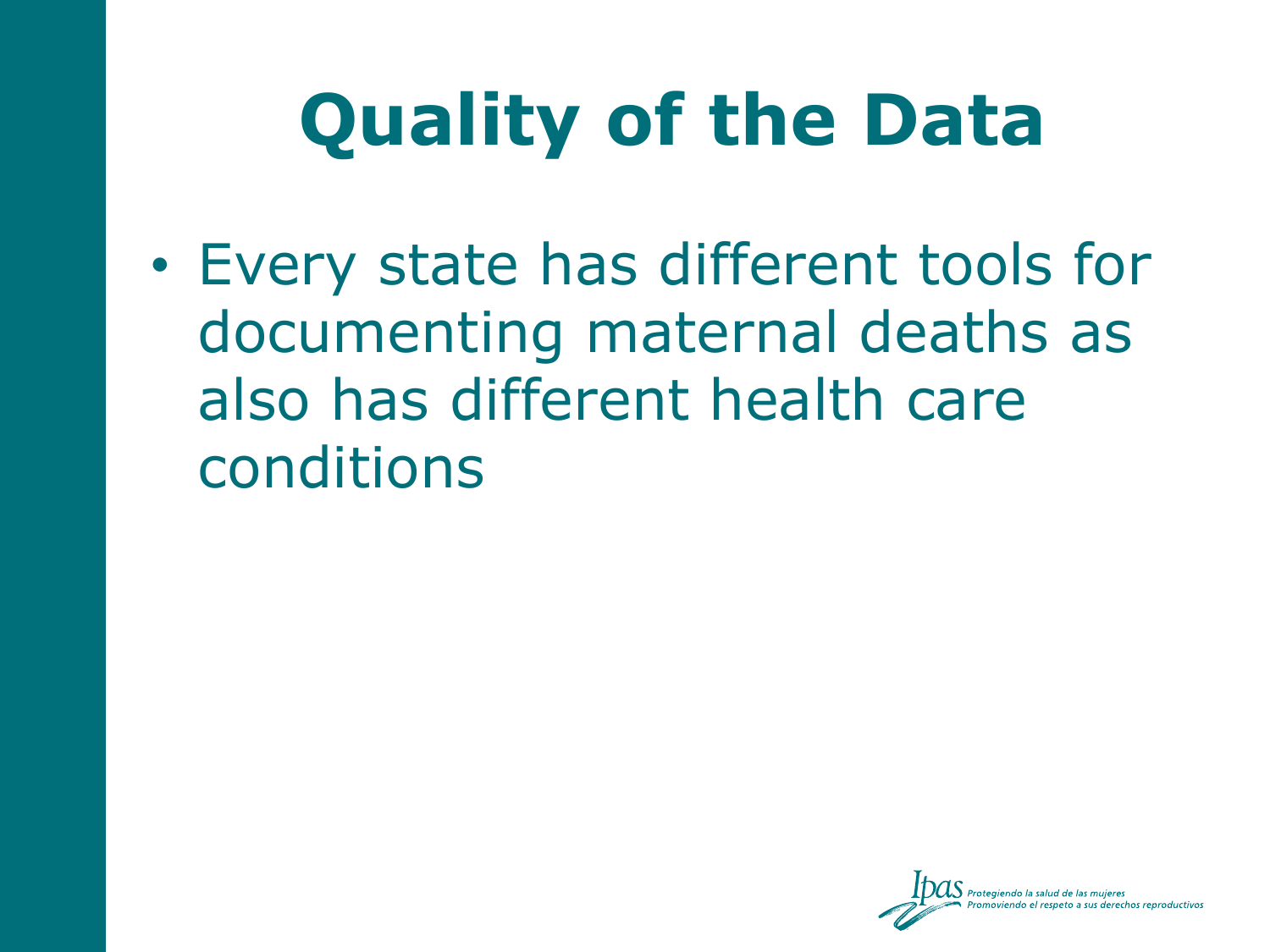# **Use of oficial tools**

| Aclaración oficial         | 0.1% |               |
|----------------------------|------|---------------|
| Acta de defunción          | 4.6  |               |
| Informe necropsia          | 6.5  |               |
| Cuestionario confidencial  | 33.4 |               |
| Notas médicas              | 34.4 |               |
| Formato de notificación    | 45.2 |               |
| Otro                       | 47.5 |               |
| <b>Eslabones críticos</b>  | 52   |               |
| Autopsia verbal            | 57.3 |               |
| Dictamen de muerte materna | 68.2 |               |
| Resumen clínico            | 69   |               |
| Certificado de defunción   | 94.3 | reproductivos |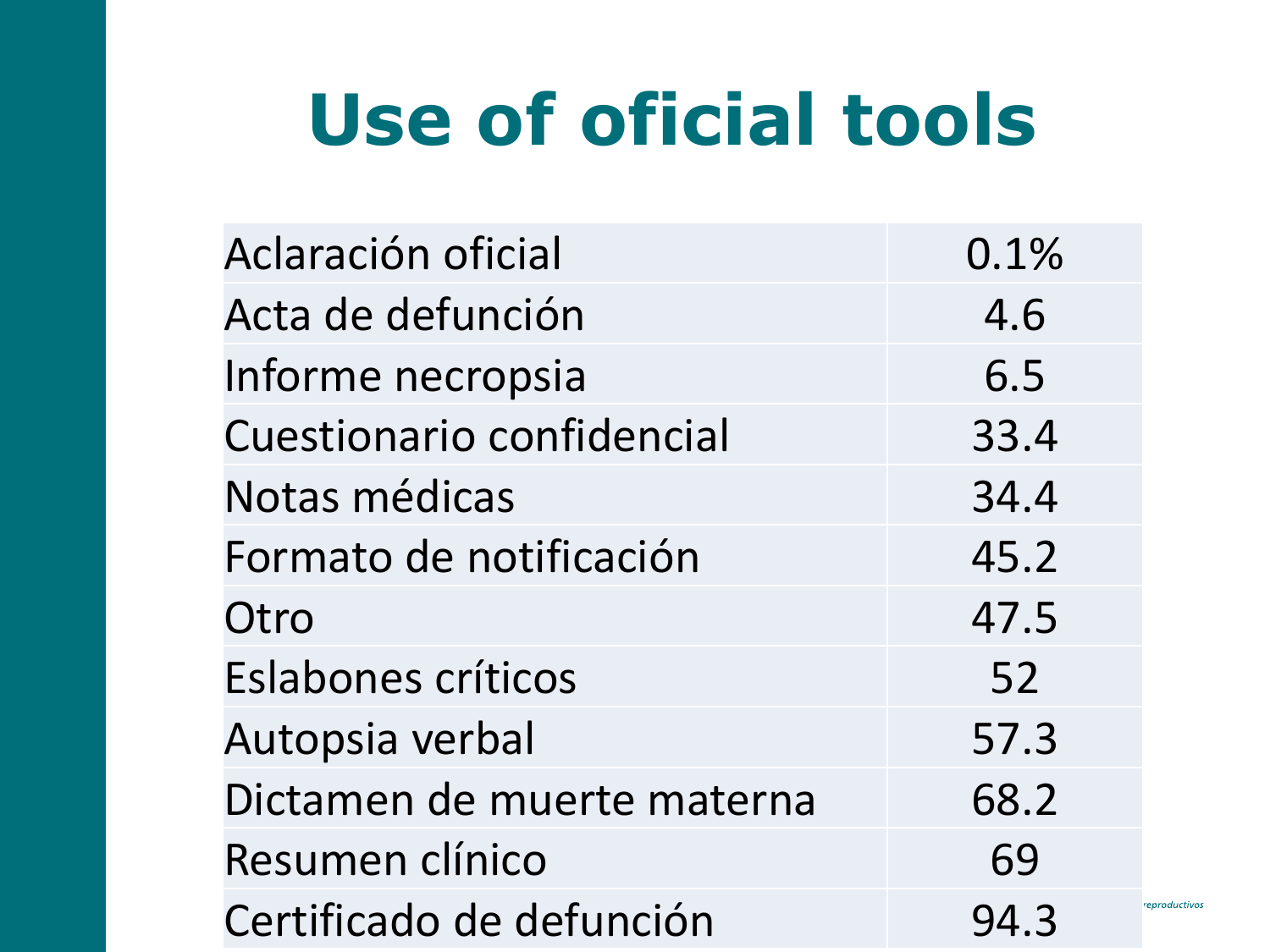# **Conclusions**

- Despite the growing interest in MM, first trimester deaths are not being adequately addressed in the current framework of review; the information in the files systematically leaves many questions unanswered.
- Abortion related deaths enquiries demand a renovated effort from the health information systems, to provide more adequate data on all types of abortion and help guide recommendations to eradicate this preventable cause of MM death